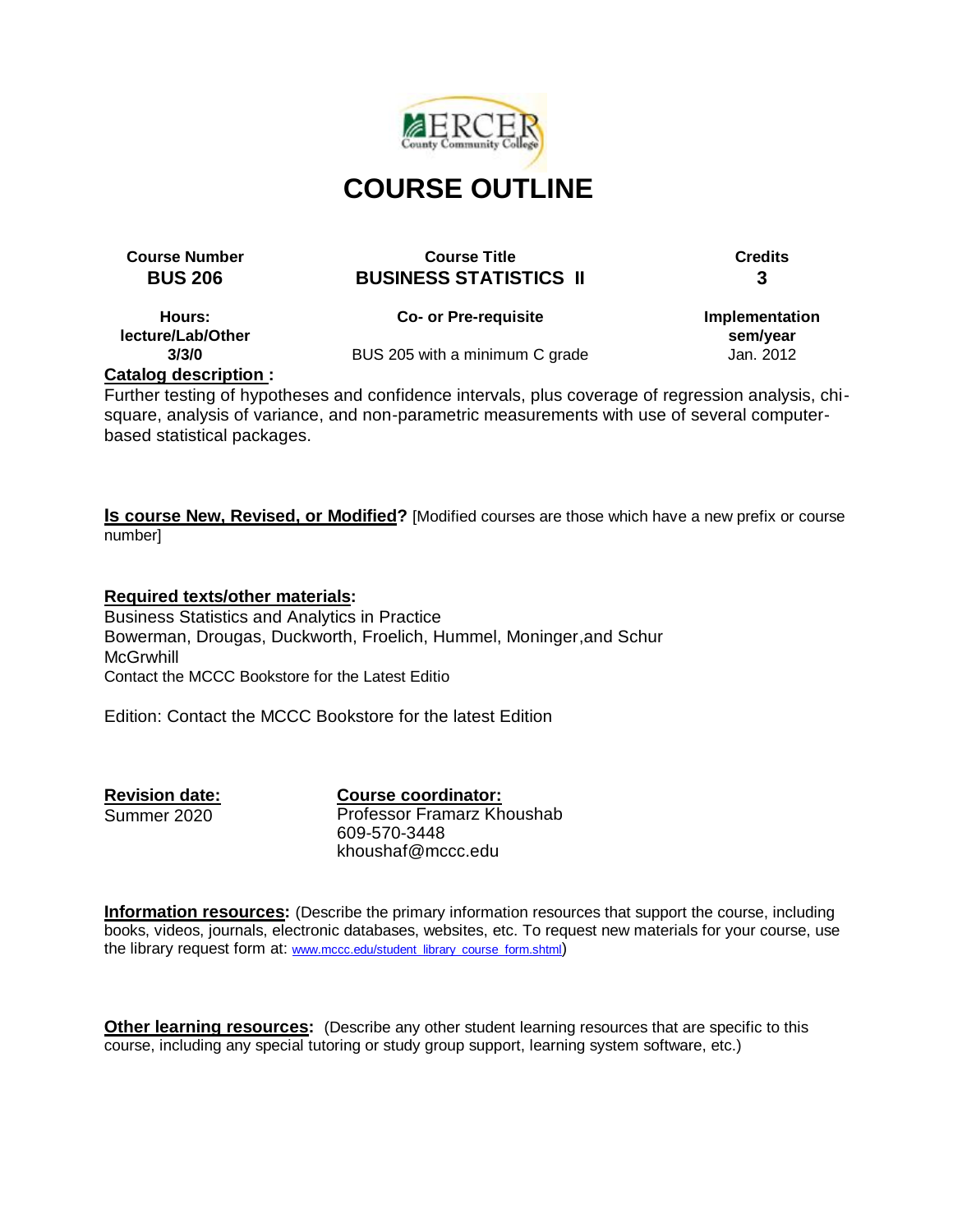## **Statistics for Business and Economics**

This course is the second half of a one year course in statistics for business and economics. The aim is for students to perform statistical analysis on various inferential real life problems. By the end of the course students will be able to:

- 1. understand the procedures of inferential statistical analysis concerning:
	- a) two population parameters
	- b) regression and correlation
	- c) analysis of variance (ANOVA)
	- d) analysis of categorical data and non-parametric statistic
- 2. p-value approach and critical region approach in hypothesis testing
- 3. perform statistical analysis using MINI TAB

#### **Unit 1: Hypothesis Testing**

- one-sample testing for the mean, using z or t test
- one sample tests for the proportion
- type I error and type II error
- P-value and critical region approach in solving hypothesis testing
- Two-sample tests for the differences in the two means using Z or T test

#### **Learning Objectives:**

The student will be able to:

- Use hypothesis testing to test a mean and proportion
- Use p-value approach and critical region approach in solving problems
- Use hypothesis testing for two-samples tests involving numerical variables

#### **Unit 2: Simple Linear Regression and Correlation:**

- 1. type of regression models
- 2. LSM (least square method)
- 3. prediction in regression analysis
- 4. measure of variation, SST, SSR, SSE
- 5. correlation of determination, R2
- 6. Residual analysis
- 7. inferences about the slope and correlation coefficient

#### **Learning Objectives**:

The student will be able to:

- compute the equation of simple regression line from a sample data and interpret the slop and the intercept of the equation
- use the residual analysis in testing the assumptions under linear regression
- use testing hypothesis fir the slope of the regression model
- compute prediction interval per an individual response, y of for a mean response,  $(y/x)$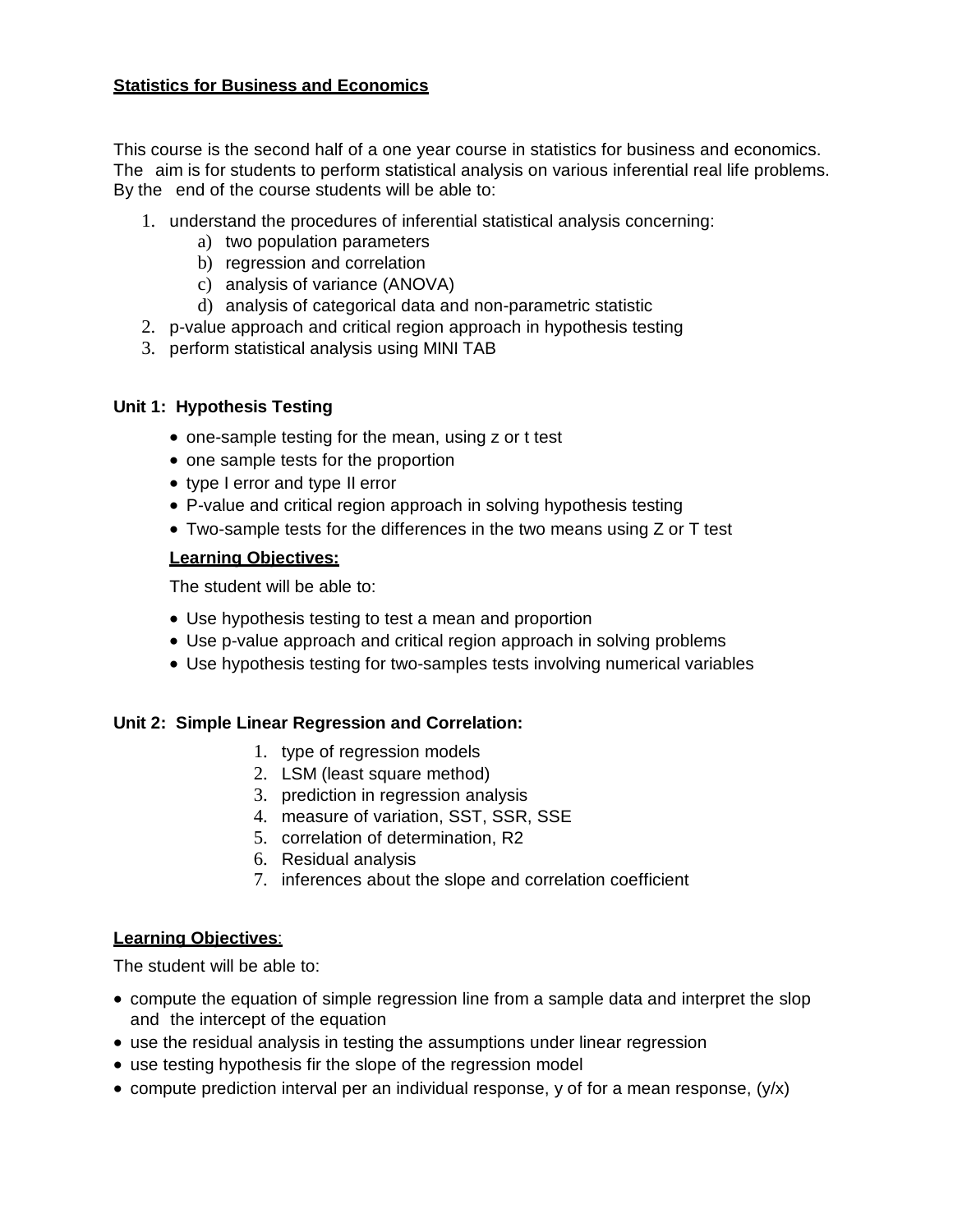### **Unit 3: Multiple Regressions:**

- a) developing the multiple regression model
- b) residual analysis for the multiple regression testing for the significance of the multiple regression model using F test inference concerning the population regression coefficients
- c) dummy variable

### **Learning Objectives:**

The student will be able to:

- Determine which independent variables should be included in the regression model
- evaluate multiple regression
- Use ANOVA table to interpret the output of multiple regression

#### **Unit 4:Chi-square and Nonparametric statistics**

- 1. chi-square, goodness-of fit test
- 2. contingency analysis independence test
- 3. Mann-Whitney test

## **Learning Objective:**

The student will be able to:

- Understand how and when to use chi-square test for independence and goodness of fit test
- Understand how and when to use Mann-Whitney test and solve business problems
- Analyze data by using chi-square test of independence and goodness of fit

### **Unit 5:Analysis of Variance**

- 1. one-way analysis of variance
- 2. the randomized black design
- 3. two-way analysis of variance

#### **Learning Objective:**

The student will be able to:

- Use one-way analysis and variance to test for difference among the means of several groups
- Understand when to use a randomized black design
- Compute and interpret the results of a two-way ANOVA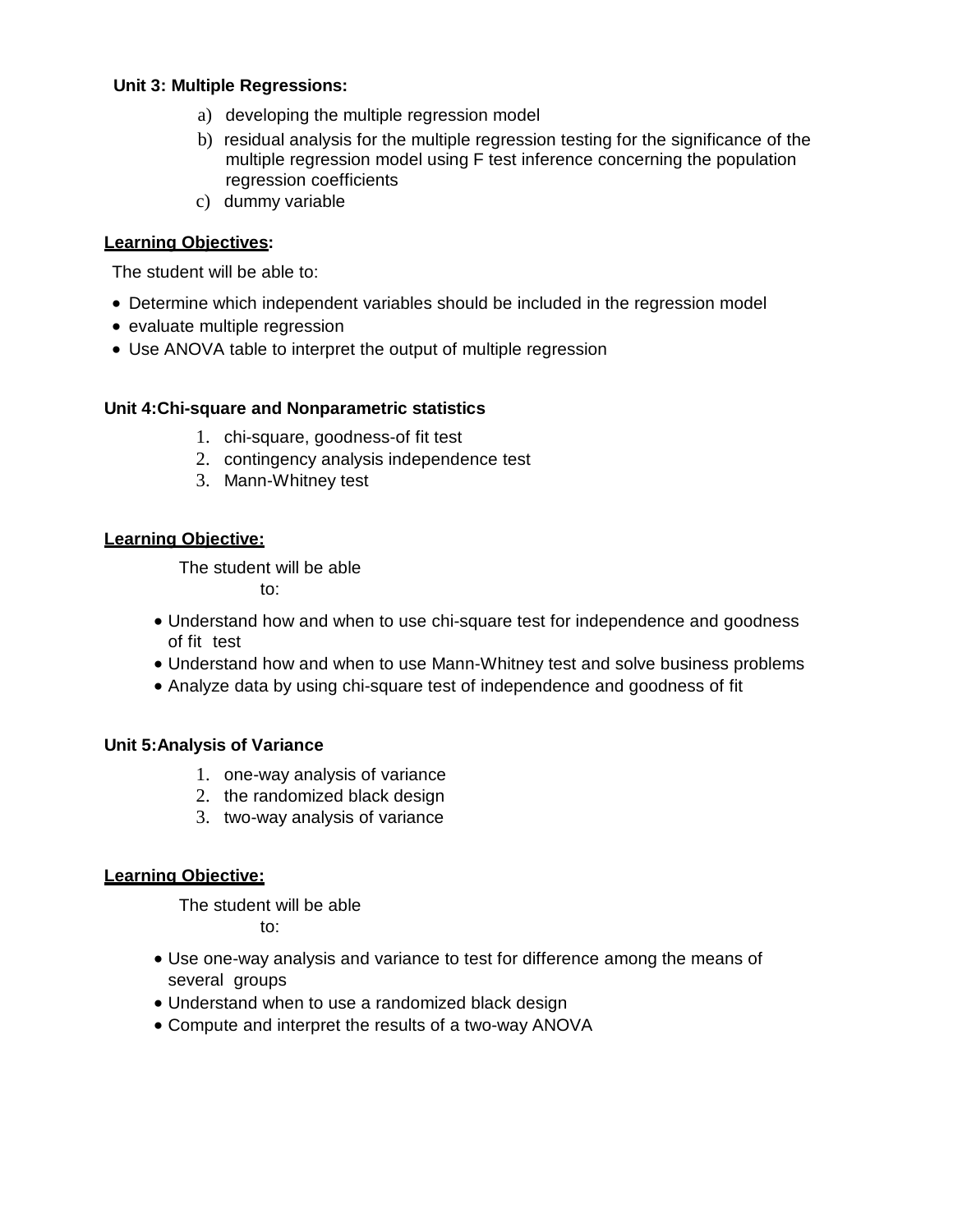## **Evaluation Procedure:**

| Quizzes        | 30% |                   |
|----------------|-----|-------------------|
| Research Paper | 10% |                   |
| Mid-Term       |     | 30% Unit 1& 2     |
| Final          |     | 30% Unit 3, 4 & 5 |

### **GRADING**

| Letter<br>Grade | Nominal % |
|-----------------|-----------|
| A               | 93-100    |
| А-              | 90-92     |
| B+              | 87-89     |
| B               | 83-86     |
| в-              | 80-82     |
| $C+$            | 77-79     |
| C               | 70-76     |
| D               | 60-69     |
| F               | 00-59     |

## **Academic Integrity Statement:**

"A student who knowingly represents work of others as his/her own, uses or obtains unauthorized assistance in the execution of any academic work, or gives fraudulent assistance to another student is guilty of cheating. Violators will be penalized." (Student Handbook)

#### **Classroom Conduct Statement:**

It is the student's responsibility to attend all of their classes. If they miss a class meeting for any reason, students are responsible for all content that is covered, for announcements made in their absence, and for acquiring any materials that have been distributed in class. If students walk into a class after it has begun, it is expected that they choose a seat close to where they entered the room so that they do not disrupt the class meeting.

Students are expected to follow ordinary rules of courtesy during class sessions. Engaging in private, side conversations during class time is distracting to other students and to the instructor. Leaving class early without having informed the instructor prior to class is not appropriate. Unless there is an emergency, leaving class and returning while the class is in session is not acceptable behavior. Disruptive behavior of any type, including sharpening pencils during class while someone is speaking, is not appropriate.